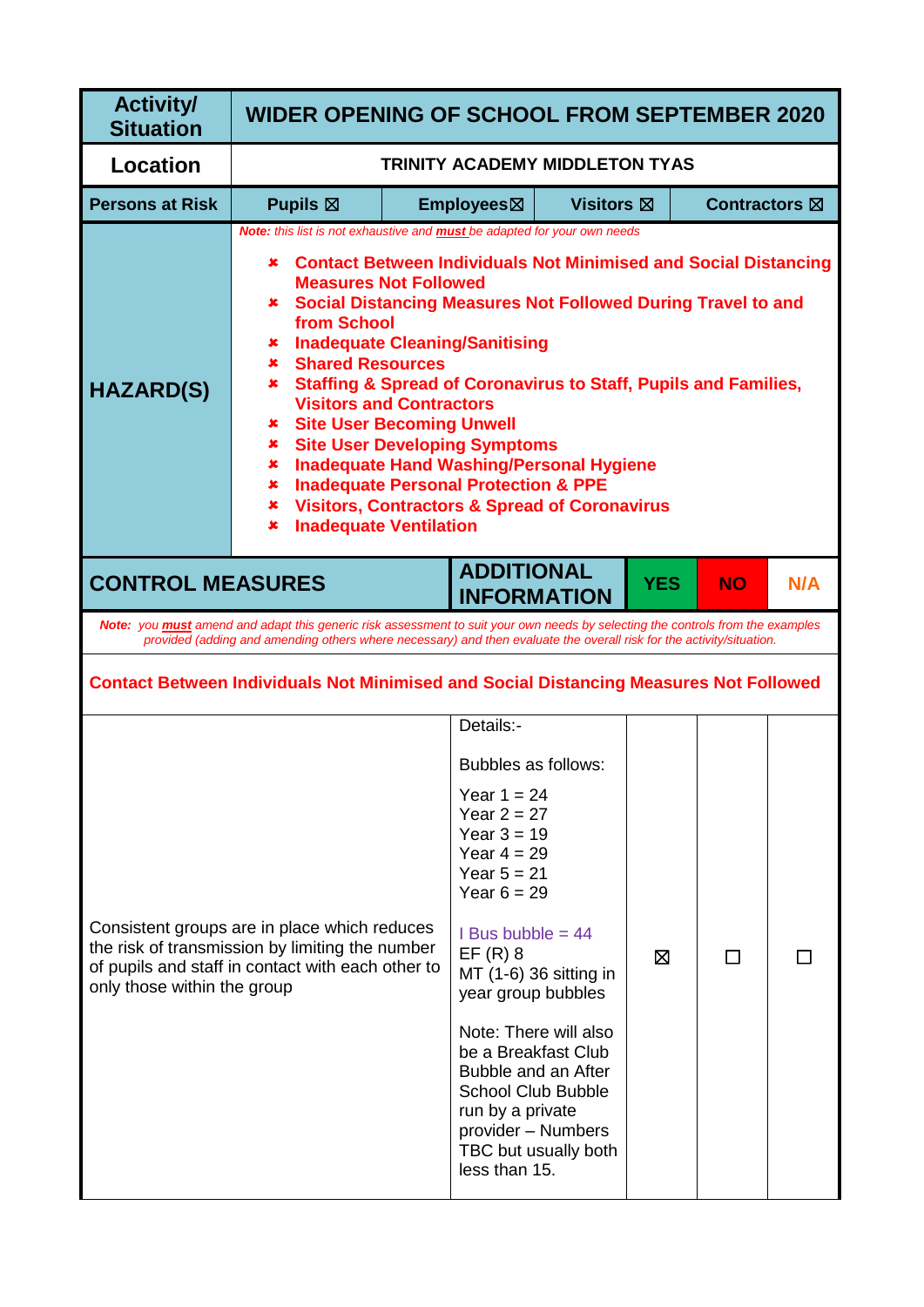| The school keeps a record of pupils and staff<br>in each group, and any close contact that<br>takes places between children and staff in<br>different groups                                                                                                                                                                                                  | Any close contact<br>will be reported by<br>teachers and logged<br>by the Head of<br>School.                                                                                                                                                                                                                                                                                                                                                                                                                        | ⊠ | П      |   |
|---------------------------------------------------------------------------------------------------------------------------------------------------------------------------------------------------------------------------------------------------------------------------------------------------------------------------------------------------------------|---------------------------------------------------------------------------------------------------------------------------------------------------------------------------------------------------------------------------------------------------------------------------------------------------------------------------------------------------------------------------------------------------------------------------------------------------------------------------------------------------------------------|---|--------|---|
| Primary schools may be able to implement<br>groups that are the size of a full class. If that<br>can be achieved, it is recommended, as this<br>will help to reduce the number of people who<br>could be asked to isolate should someone in<br>the group become ill with coronavirus (COVID-<br>19).                                                          | Circumstances need<br>to be assessed and<br>if class-sized groups<br>are not compatible<br>with offering a full<br>range of subjects or<br>managing the<br>practical logistics<br>within and around<br>school, you can look<br>to implement year<br>group sized<br>'bubbles'<br>Whilst children will<br>spend the majority of<br>time in their class<br>bubble, we will have<br>2 bubbles<br>consistently eating<br>lunch at the same<br>time at either end of<br>the hall e.g.<br>1. Y1&2<br>2. Y3&4<br>Y5&6<br>3. | ⊠ | $\Box$ |   |
| In the younger years in Secondary Schools<br>(key stage 3), schools may be able to<br>implement groups that are the size of a full<br>class. If that can be achieved, it is<br>recommended, as this will help to reduce the<br>number of people who could be asked to<br>isolate should someone in group become ill<br>with coronavirus (COVID-19).           |                                                                                                                                                                                                                                                                                                                                                                                                                                                                                                                     |   |        | ⊠ |
| In Secondary Schools, and certainly in the<br>older age groups at key stage 4 and key stage<br>5, the groups are likely to need to be the size<br>of a year group to enable schools to deliver the<br>full range of curriculum subjects and students<br>to receive specialist teaching. If this can be<br>achieved with small groups, they are<br>recommended |                                                                                                                                                                                                                                                                                                                                                                                                                                                                                                                     |   |        | ⊠ |
| Where staff or children cannot maintain<br>distancing, particularly with younger children in<br>primary schools, the risk is reduced by keeping<br>pupils in the class-sized groups                                                                                                                                                                           | Bubbles restricted -<br>as above.                                                                                                                                                                                                                                                                                                                                                                                                                                                                                   | 区 | П      |   |
| Whatever the size of the group, they are kept<br>apart from other groups and older children are<br>encouraged to keep their distance within their<br>groups                                                                                                                                                                                                   | Staff will ensure<br>older children social<br>distance and front<br>facing desks have<br>been set up to                                                                                                                                                                                                                                                                                                                                                                                                             | ⊠ | ΙI     |   |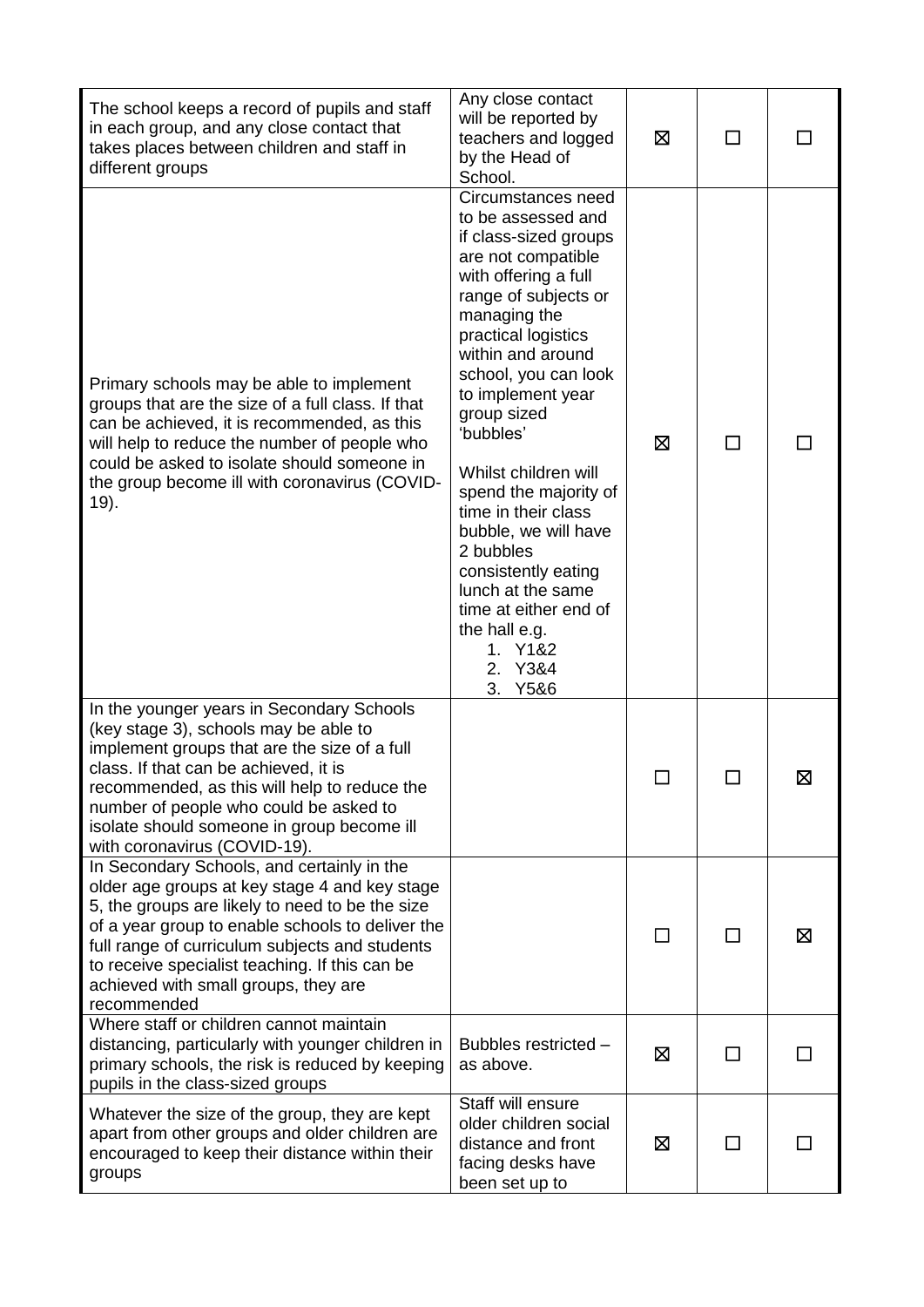|                                                                                                                                                                                             | facilitate this in Yrs<br>$2 - 6.$                                                                                                                                                                                                                                                         |         |              |   |
|---------------------------------------------------------------------------------------------------------------------------------------------------------------------------------------------|--------------------------------------------------------------------------------------------------------------------------------------------------------------------------------------------------------------------------------------------------------------------------------------------|---------|--------------|---|
| Schools with the capability to do it should take<br>steps to limit interaction, sharing of rooms and<br>social spaces between groups as much as<br>possible                                 | Each bubble has<br>their own allocated<br>room, outdoor space<br>and hall time for<br>lunch.                                                                                                                                                                                               | ⊠       |              |   |
| It is recognised that younger children will not<br>be able to maintain social distancing, and it is<br>acceptable for them not to distance within their<br>group                            |                                                                                                                                                                                                                                                                                            | $\perp$ | $\mathsf{L}$ | 区 |
| Schools keep children in their class groups for<br>the majority of the classroom time, but also<br>allow mixing into wider groups for specialist<br>teaching, wraparound care and transport | There will also be a<br><b>Breakfast Club</b><br>Bubble and an After<br><b>School Club Bubble</b><br>run by a private<br>provider (only<br>business)- Numbers<br>TBC but usually both<br>less than 15.<br>$I$ Bus bubble = 44<br>$EF(R)$ 8<br>MT (1-6) 36 sitting in<br>year group bubbles | ⊠       | ΙI           |   |
| Boarding pupils can be in one group<br>residentially and another during the school day                                                                                                      |                                                                                                                                                                                                                                                                                            | □       | □            | 区 |
| It is accepted that boarding pupils will mix<br>during sociable time                                                                                                                        |                                                                                                                                                                                                                                                                                            | П       | П            | ⊠ |
| Siblings may be in different groups                                                                                                                                                         | There are a number<br>of siblings in<br>different bubbles.                                                                                                                                                                                                                                 | ⊠       | П            |   |
| Teachers and other staff operate across<br>different classes and year groups in order to<br>facilitate the delivery of the school timetable                                                 | Limited number of<br>staff work across<br>bubbles in order to<br>support teaching<br>and learning and will<br>ensure 2m social<br>distancing.                                                                                                                                              | ⊠       |              |   |
| Where staff need to move between classes<br>and year groups, they should keep their<br>distance from pupils and other staff as much as<br>they can, ideally 2 metres from other adults      | As above                                                                                                                                                                                                                                                                                   | ⊠       | П            |   |
| Where possible adults maintain a 2 metre<br>distance from each other, and from children                                                                                                     | Staff know to<br>maintain 2m social<br>distancing.                                                                                                                                                                                                                                         | ⊠       | ΙI           |   |
| Adults avoid close face to face contact and<br>limit time spent within 1 metre of anyone to<br>less than 15 minutes duration                                                                | Staff aware                                                                                                                                                                                                                                                                                | ⊠       | □            |   |
| Within the classroom a distance between<br>people is maintained so far as reasonably<br>practical                                                                                           | It is accepted that<br>distancing may not<br>be possible in<br>primary schools<br>Staff will ensure<br>older children social<br>distance and front                                                                                                                                         | ⊠       |              |   |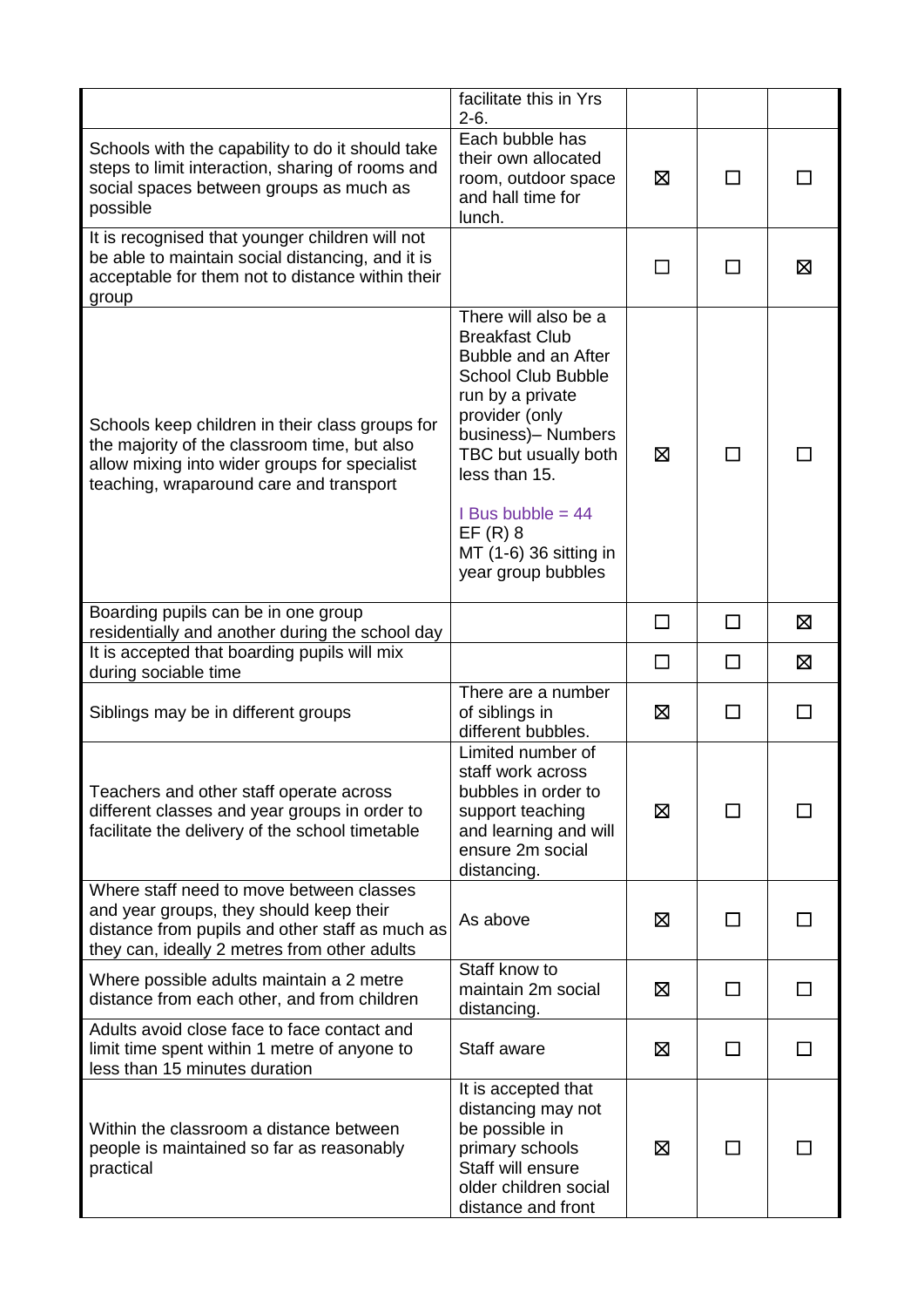|                                                                                                                                                | facing desks have<br>been set up to<br>facilitate this in Yrs<br>$2-6.$                                                                                                                                                                                  |   |              |    |
|------------------------------------------------------------------------------------------------------------------------------------------------|----------------------------------------------------------------------------------------------------------------------------------------------------------------------------------------------------------------------------------------------------------|---|--------------|----|
| Face to face contact time is reduced and<br>limited to no more than 15 minutes duration                                                        | Staff aware                                                                                                                                                                                                                                              | ⊠ | □            | ΙI |
| Pupils are seated side by side and facing<br>forwards, rather than face to face or side on                                                     | Staff will ensure<br>older children social<br>distance and front<br>facing desks have<br>been set up to<br>facilitate this in Yrs<br>$2-6.$<br>We will do this at<br>lunchtime, using one<br>side of the tables.                                         | ⊠ |              |    |
| Staff will work side on to pupils as opposed to<br>face to face whenever possible                                                              | Staff aware                                                                                                                                                                                                                                              | ⊠ | □            | П  |
| Educational and care support is provided as<br>normal to pupils who have complex needs or<br>who need close contact care                       | Support in place<br>from 1:1s, TAs,<br>teachers and HoS                                                                                                                                                                                                  | ⊠ |              |    |
| Unnecessary furniture has been moved out of<br>classrooms to make more space                                                                   | Spare furniture has<br>been temporarily<br>relocated                                                                                                                                                                                                     | ⊠ | $\mathsf{L}$ |    |
| Large gatherings such as assemblies or<br>collective worship with more than one group do<br>not take place                                     | Collective worship<br>will continue online<br>or in classrooms<br>Children will only<br>sing/shout/chant<br>indoors at 2m<br>distancing or<br>preferably outside.<br>We will not be using<br>wind instruments.                                           | ⊠ |              |    |
| The timetable and selection of classroom<br>or other learning environment has been<br>used to reduce movement around the<br>school or building | Each bubble has<br>their own allocated<br>room, outdoor space<br>and hall time for<br>lunch.                                                                                                                                                             | ⊠ |              |    |
| Consideration given to staggered starts or<br>adjusting start and finish times to keep<br>groups apart as they arrive and leave<br>school      | Staggered start and<br>finish times should<br>not reduce the<br>amount of overall<br>teaching time<br>We have a drop off<br>window of time,<br>where children will<br>come straight into<br>class, and staggered<br>pick-up times will be<br>introduced. | ⊠ | $\mathsf{L}$ |    |
| Parents' drop-off and pick-up protocols<br>planned to minimise adult to adult contact                                                          | Parents do not wait<br>on a morning $-$<br>Children come<br>straight into class.<br>Staggered pick-ups<br>will minimise adult                                                                                                                            | ⊠ |              |    |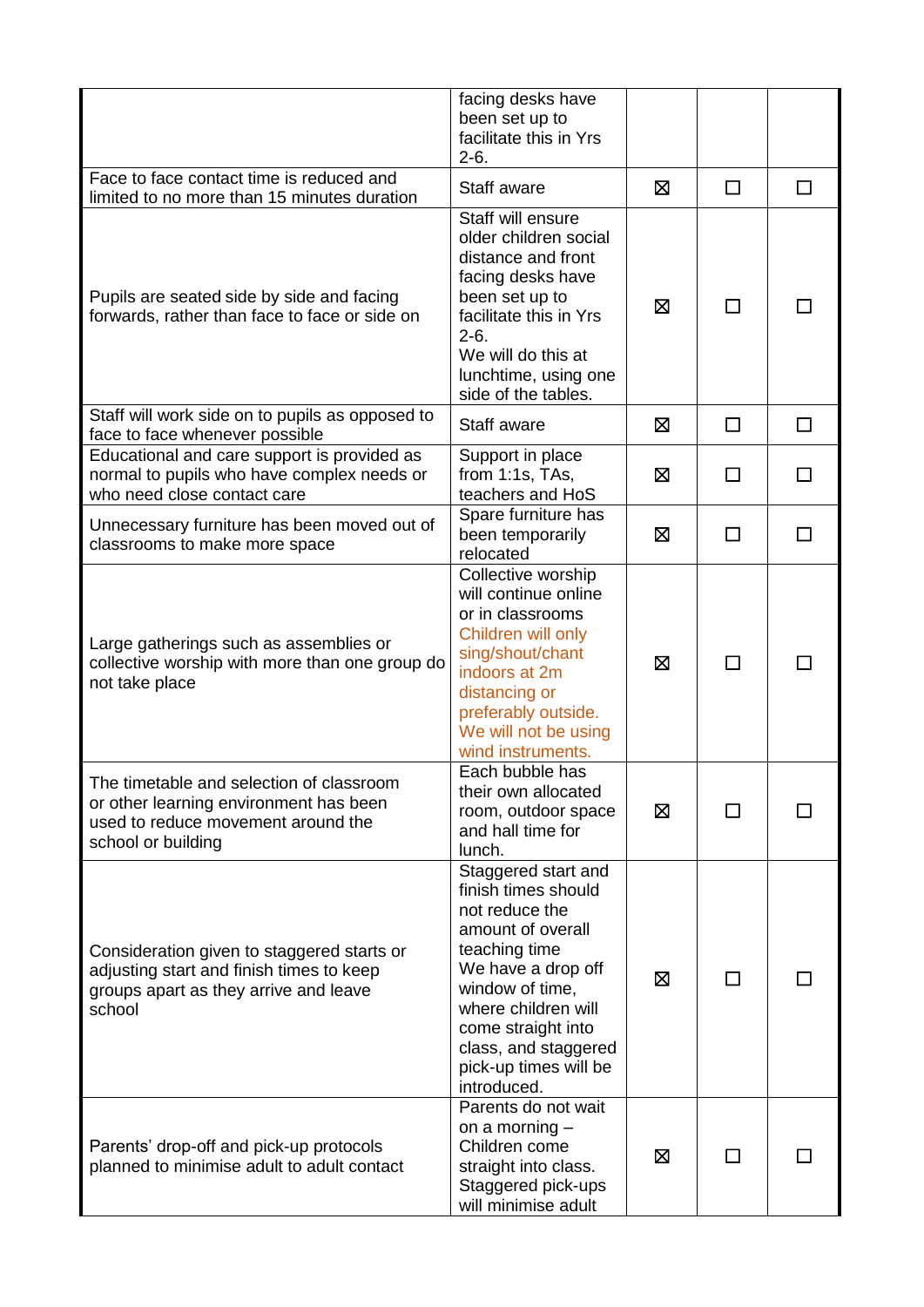|                                                                                                                                                                                                                    | contact and no<br>parents will enter the<br>school building.                                                                                                                             |   |              |  |
|--------------------------------------------------------------------------------------------------------------------------------------------------------------------------------------------------------------------|------------------------------------------------------------------------------------------------------------------------------------------------------------------------------------------|---|--------------|--|
| Parents and pupils are told their allocated<br>drop off and collection times and the process<br>for doing so, including protocols for minimising<br>adult to adult contact (for example, which<br>entrance to use) | Letter sent to<br>parents and posted<br>on the website                                                                                                                                   | ⊠ |              |  |
| It is made clear to parents that they cannot<br>gather at entrance gates or doors, or enter the<br>site (unless they have a pre-arranged<br>appointment, which should be conducted<br>safely)                      | Letter sent to<br>parents - no parents<br>will enter the school<br>building.                                                                                                             | 区 |              |  |
| External entrances to classrooms are used<br>where practical                                                                                                                                                       | Each class has their<br>own entrance<br>Y1, 2, Y3 (KS1<br>$door)$ , $Y4$ ,<br>Y5 & Y6                                                                                                    | ⊠ | $\mathsf{L}$ |  |
| Break times are staggered so that all<br>pupils are not moving around the school at<br>the same time                                                                                                               | Each bubble has<br>their own allocated<br>room, outdoor space<br>and hall time for<br>lunch.<br>Outdoor areas:<br>KS1 end of<br>playground<br>Y3/4 KS2 end of<br>playground<br>Y5/6 MUGA | ⊠ | $\mathbf{I}$ |  |
| Lunch breaks are staggered                                                                                                                                                                                         | Each bubble has<br>their own allocated<br>room, outdoor space<br>and hall time for<br>lunch.<br>Hall times:<br>11.45 - 12.15 Y1&2<br>12.15 - 12.45 Y3&4<br>$12.45 - 1.15$ Y5&6           | ⊠ |              |  |
| Numbers of staff using Staff Room are limited<br>or the use of Staff Room is staggered                                                                                                                             | Staff are<br>encouraged to eat<br>outside, use their<br>classroom or social<br>distance in the large<br>staffroom - Wipes<br>available.                                                  | ⊠ | ΙI           |  |
| During PE lessons pupils should be kept in<br>consistent groups, sports equipment<br>thoroughly cleaned between each use by<br>different individual groups, and contact sports<br>avoided.                         | Class bubbles will<br>be used for PE,<br>equipment will be<br>cleaned and non-<br>contact activities<br>have been planned.                                                               | ⊠ |              |  |
| Outdoor sports are prioritised where possible,<br>and large indoor spaces used where it is not,<br>maximising distancing between pupils and<br>paying scrupulous attention to cleaning and<br>hygiene              | PE lessons will take<br>place outside<br>whenever possible<br>with equipment<br>cleaned after use.                                                                                       | ⊠ |              |  |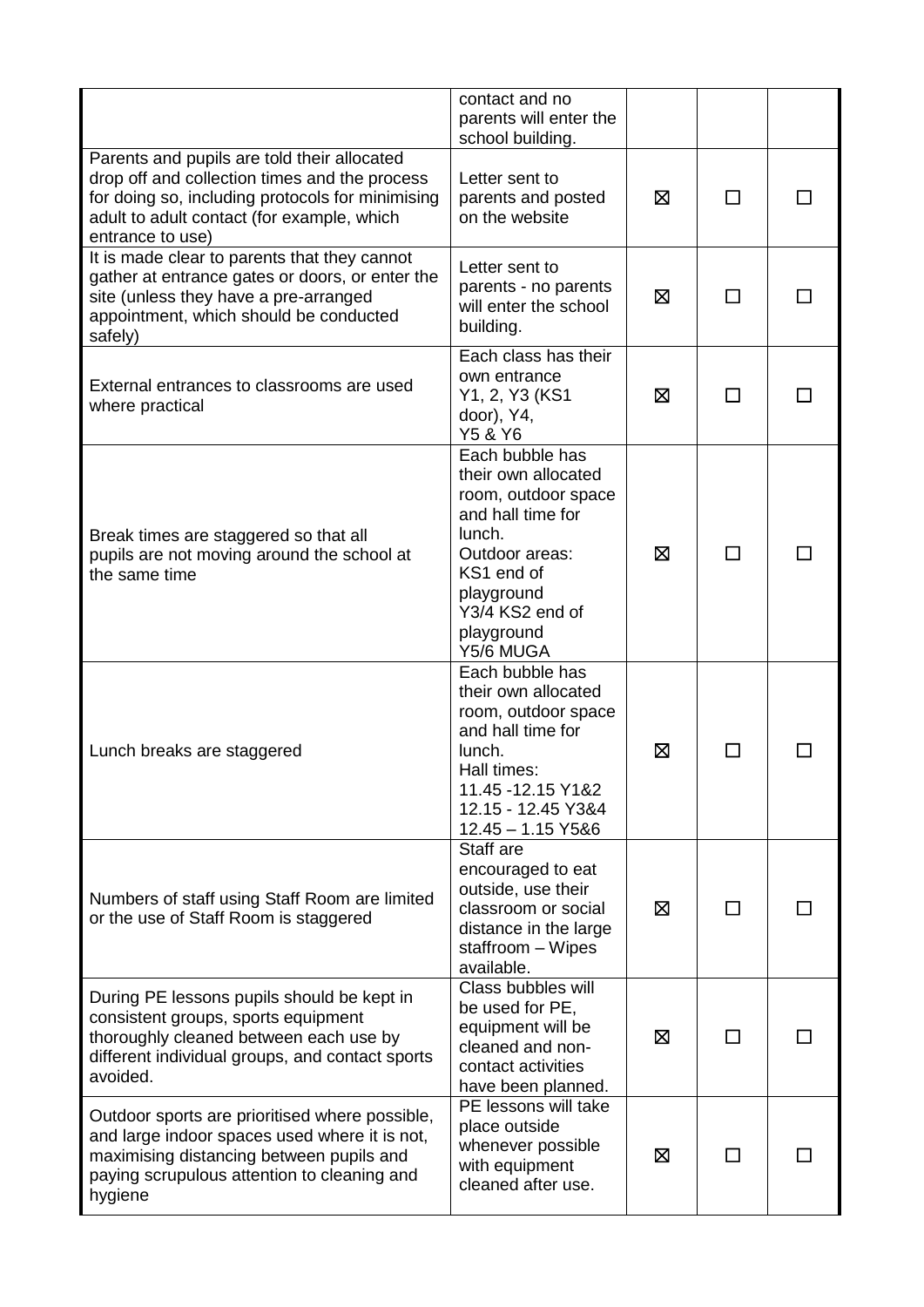|                                                                                                                                                                                    | Schools should refer<br>to the following<br>advice:<br>guidance on the<br>phased return of<br>sport and recreation<br>and guidance from<br><b>Sport England for</b><br>grassroots sport<br>advice from<br>organisations such<br>as the Association<br>for Physical<br>Education and the<br><b>Youth Sport Trust</b> |   |        |        |
|------------------------------------------------------------------------------------------------------------------------------------------------------------------------------------|---------------------------------------------------------------------------------------------------------------------------------------------------------------------------------------------------------------------------------------------------------------------------------------------------------------------|---|--------|--------|
| Social Distancing Measures Not Followed During Travel to and from School                                                                                                           |                                                                                                                                                                                                                                                                                                                     |   |        |        |
| Parents and pupils are encouraged to walk or<br>cycle to their education setting where possible                                                                                    | Shared in letter to<br>parents                                                                                                                                                                                                                                                                                      | ⊠ | $\Box$ | $\Box$ |
| Schools, parents and pupils following the<br>government guidance on how to travel safely,<br>when planning their travel on public transport                                        | safer travel guidance<br>for passengers<br>Guidance shared in<br>letter to parents                                                                                                                                                                                                                                  | ⊠ | П      |        |
| Face coverings are required at all times on<br>public transport for children, over the age of<br>11                                                                                |                                                                                                                                                                                                                                                                                                                     | П | □      | ⊠      |
| <b>Inadequate Cleaning/Sanitising</b>                                                                                                                                              |                                                                                                                                                                                                                                                                                                                     |   |        |        |
| A cleaning schedule that ensures cleaning is<br>generally enhanced and includes more<br>frequent cleaning of rooms / shared areas that<br>are used by different groups is in place | Cleaning regime<br>agreed with NYCC<br>Cleaners and staff<br>will regularly wipe<br>surfaces and door<br>handles - Gloves,<br>cloths and spray are<br>provided.                                                                                                                                                     | ⊠ | ΙI     |        |
| Surfaces that pupils are touching, such as<br>toys, books, desks, chairs, doors, sinks,<br>toilets, light switches, bannisters etc. are<br>cleaned more often than normal          | Staff will regularly<br>wipe surfaces and<br>door handles -<br>Gloves, cloths and<br>spray are provided.                                                                                                                                                                                                            | ⊠ | ΙI     |        |
| Electronic entry systems and keypads are<br>regularly sanitised particularly first thing in the<br>morning and where possible after each use                                       | Staff use<br>antibacterial handgel<br>before and after<br>each use. Screens<br>and keypads are<br>regularly wiped<br>throughout the day.                                                                                                                                                                            | ⊠ | $\Box$ |        |
| ion and other rubbieb ere                                                                                                                                                          | Bins are emptied                                                                                                                                                                                                                                                                                                    |   |        |        |

daily by cleaners and tied off following ⊠ │ □ │ □

Bins for tissues and other rubbish are emptied

throughout the day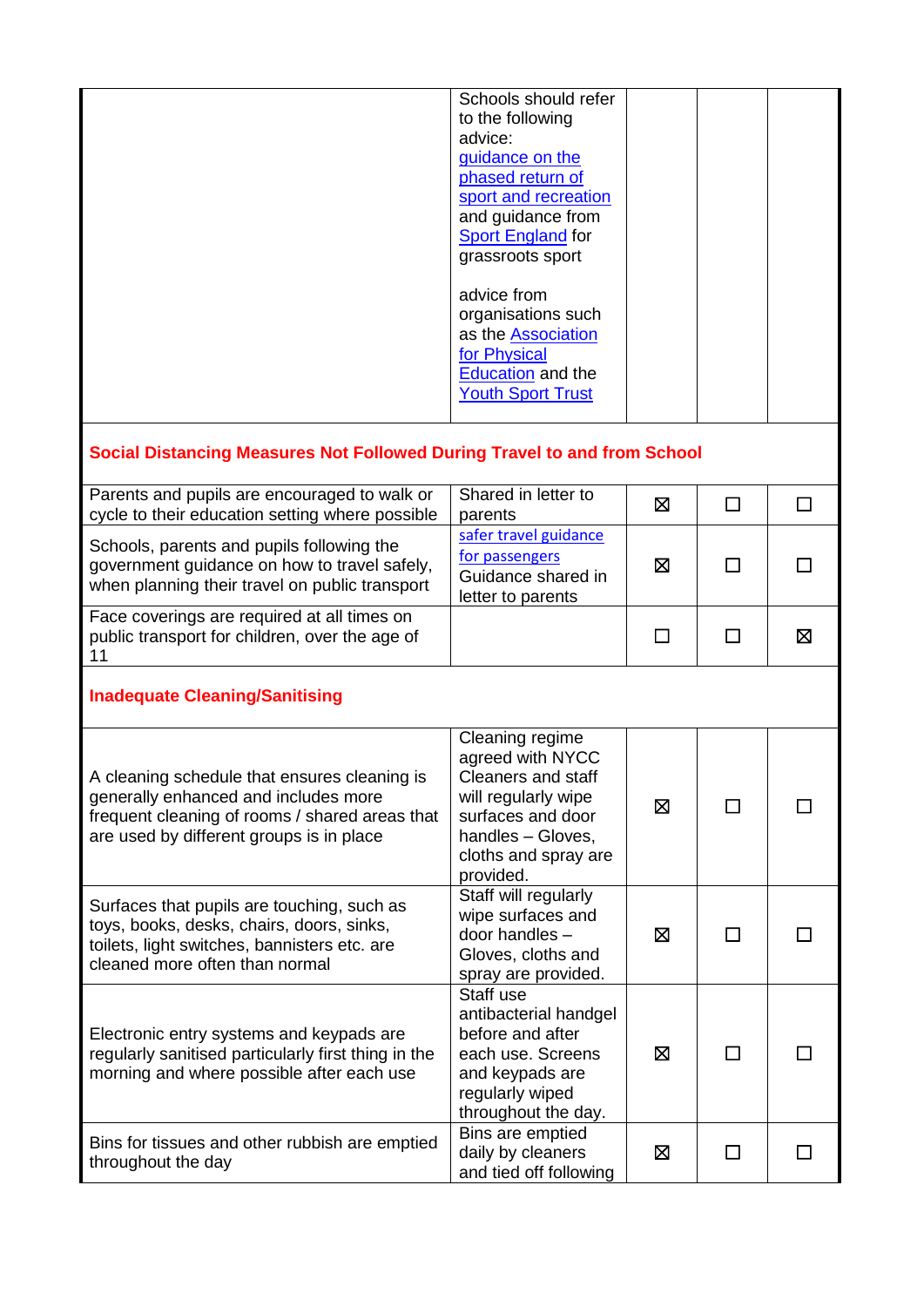|                                                                                                                                                                                                                                                                                                                                           | lunchtime by a<br>member of staff.                                                                                                                                                                                                     |   |              |  |
|-------------------------------------------------------------------------------------------------------------------------------------------------------------------------------------------------------------------------------------------------------------------------------------------------------------------------------------------|----------------------------------------------------------------------------------------------------------------------------------------------------------------------------------------------------------------------------------------|---|--------------|--|
| Stocks of cleaning chemicals, liquid soap,<br>paper towels, tissues, toilet roll, bin bags etc.<br>regularly checked and additional supplies<br>requested as necessary                                                                                                                                                                    | Everything in place<br>and top ups ordered.                                                                                                                                                                                            | 区 | П            |  |
| Consideration given to how play equipment is<br>used ensuring it is appropriately cleaned<br>between groups of children using it                                                                                                                                                                                                          | When children are<br>sharing resources in<br>their Bubble, the<br>resources are<br>sprayed with Milton<br>or put away for 72<br>hours.                                                                                                 | ⊠ | П            |  |
| <b>Shared Resources</b>                                                                                                                                                                                                                                                                                                                   |                                                                                                                                                                                                                                        |   |              |  |
| For individual and very frequently used<br>equipment, such as pencils and pens, it is<br>recommended that staff and pupils have their<br>own items that are not shared                                                                                                                                                                    | Children have their<br>own packs of<br>resources. When<br>younger children<br>have shared<br>resources in their<br>Bubble, the<br>resources are<br>sprayed with Milton<br>or put away for 72<br>hours.                                 | ⊠ |              |  |
| Classroom based resources, such as books<br>and games, can be used and shared within<br>the bubble; these are cleaned regularly, along<br>with all frequently touched surfaces                                                                                                                                                            | When children have<br>shared resources in<br>their Bubble, the<br>resources are<br>sprayed with Milton<br>or put away for 72<br>hours.                                                                                                 | ⊠ | $\mathsf{L}$ |  |
| Resources that are shared between classes or<br>bubbles, such as sports, art and science<br>equipment should be cleaned frequently and<br>meticulously and always between bubbles, or<br>rotated to allow them to be left unused and out<br>of reach for a period of 48 hours (72 hours for<br>plastics) between use by different bubbles | When children have<br>shared resources<br>across Bubbles, the<br>resources are<br>sprayed with Milton<br>or put away for 72<br>hours.<br>This includes iPads,<br>laptops and<br>computers (which<br>may be shared<br>within a bubble). | ⊠ | П            |  |
| Pupils can bring essentials such as lunch<br>boxes, hats, coats, books, stationery, bags<br>and mobile phones (depending on school<br>policy) in to school                                                                                                                                                                                | We are still limiting<br>resources coming<br>into school where<br>possible - Letter to<br>parents sent.                                                                                                                                | ⊠ | ΙI           |  |
| Pupils and teachers can take books and other<br>shared resources home, although<br>unnecessary sharing should be avoided,<br>especially where this does not contribute to<br>pupil education and development. Rules on                                                                                                                    | We are still limiting<br>resources coming to<br>and from school<br>where possible -<br>Staff aware and                                                                                                                                 | ⊠ |              |  |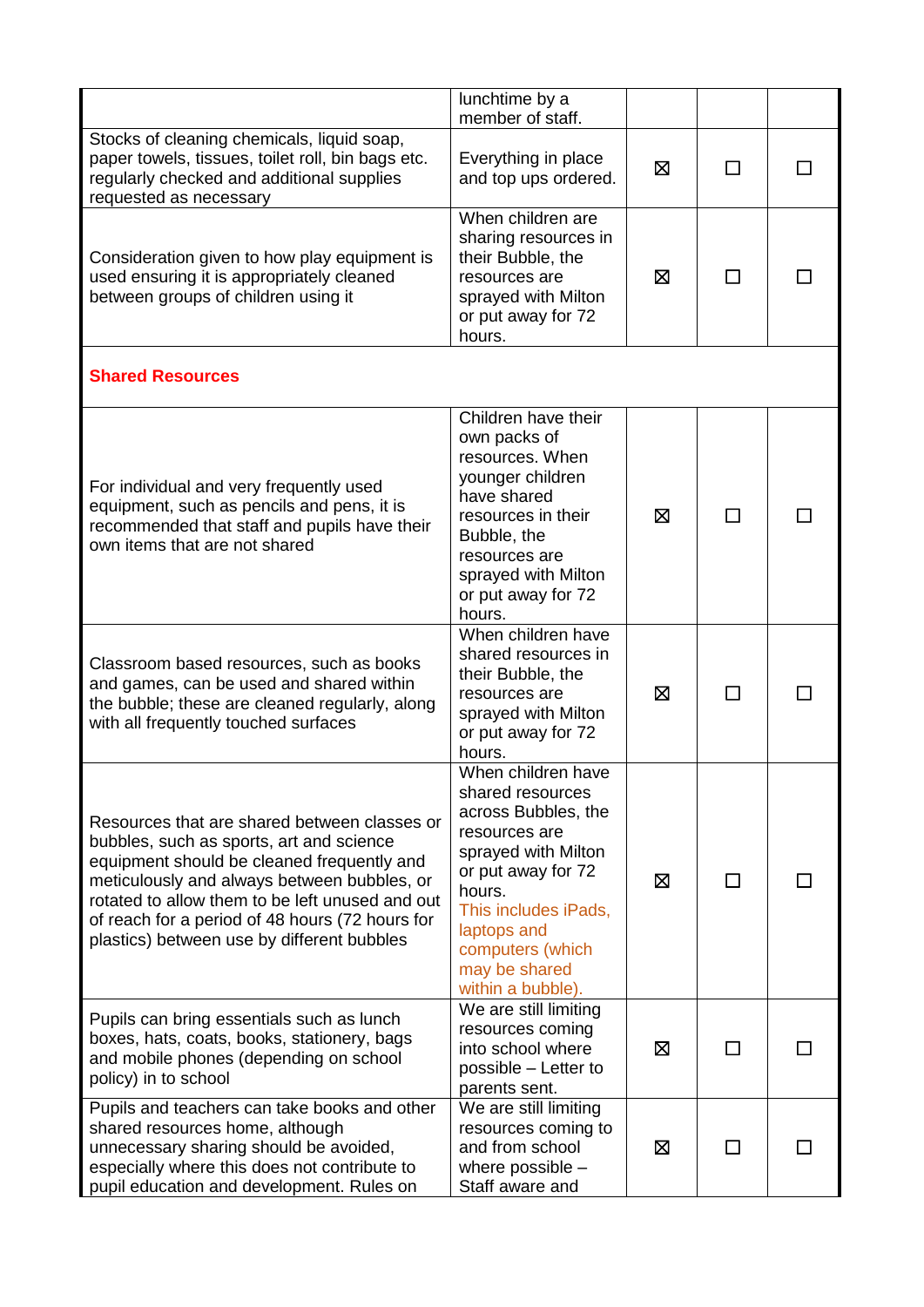| hand cleaning, cleaning of the resources and<br>rotation apply to these resources                                                                                                                                                                                                                                                                                                                                                                                                                                                                      | letter to parents<br>sent.                                                                                                                                                                                                                                                                                                                                                                                                                                                             |   |              |   |
|--------------------------------------------------------------------------------------------------------------------------------------------------------------------------------------------------------------------------------------------------------------------------------------------------------------------------------------------------------------------------------------------------------------------------------------------------------------------------------------------------------------------------------------------------------|----------------------------------------------------------------------------------------------------------------------------------------------------------------------------------------------------------------------------------------------------------------------------------------------------------------------------------------------------------------------------------------------------------------------------------------------------------------------------------------|---|--------------|---|
| Devices/ laptops/tablets etc. that are brought<br>from home to school and back again are<br>cleaned at the start and end of the day                                                                                                                                                                                                                                                                                                                                                                                                                    | Any laptops and<br>iPads, brought in by<br>staff, are wiped<br>down at the<br>beginning and end<br>of each day.                                                                                                                                                                                                                                                                                                                                                                        | ⊠ | $\mathsf{L}$ |   |
| <b>Staffing &amp; Spread of Coronavirus to Staff, Pupils and Families, Visitors and Contractors</b>                                                                                                                                                                                                                                                                                                                                                                                                                                                    |                                                                                                                                                                                                                                                                                                                                                                                                                                                                                        |   |              |   |
| Contact with individuals who are unwell is<br>minimised by ensuring that those who have<br>coronavirus (COVID-19) symptoms, or who<br>have someone in their household who does, do<br>not attend school                                                                                                                                                                                                                                                                                                                                                | Letter sent to<br>parents and staff<br>aware.<br>Ensuring that pupils,<br>staff and other<br>adults do not come<br>into the school if<br>they have<br>coronavirus (COVID-<br>19) symptoms, or<br>have tested positive<br>in the last 10 days,<br>and ensuring<br>anyone developing<br>those symptoms<br>during the school<br>day is sent home,<br>are essential actions<br>to reduce the risk in<br>schools and further<br>drive down<br>transmission of<br>coronavirus (COVID-<br>19) | ⊠ |              |   |
| Staff with specific health conditions who fall<br>within the clinically extremely vulnerable<br>category and have been shielding, are<br>advised to stay at home as much as possible.<br>If working from home is not possible, they may<br>be asked to return to work from 1 <sup>st</sup> August.<br>Consideration should first be given to roles in<br>school where it is possible to maintain social<br>distancing. Returning is subject to an<br>individual risk assessment and being able to<br>maintain social distancing as much as<br>possible | No staff affected<br><b>Clinically extremely</b><br>vulnerable<br>Individual risk<br>assessments are<br>needed and<br>guidance must be<br>sought                                                                                                                                                                                                                                                                                                                                       |   |              | ⊠ |
| Staff who are in the clinically vulnerable group<br>can work in school, subject to an individual<br>risk assessment and being able to maintain<br>social distancing as much as possible                                                                                                                                                                                                                                                                                                                                                                | No staff affected<br>Clinically-vulnerable<br>people<br>Individual risk<br>assessments are<br>needed and                                                                                                                                                                                                                                                                                                                                                                               |   |              | ⊠ |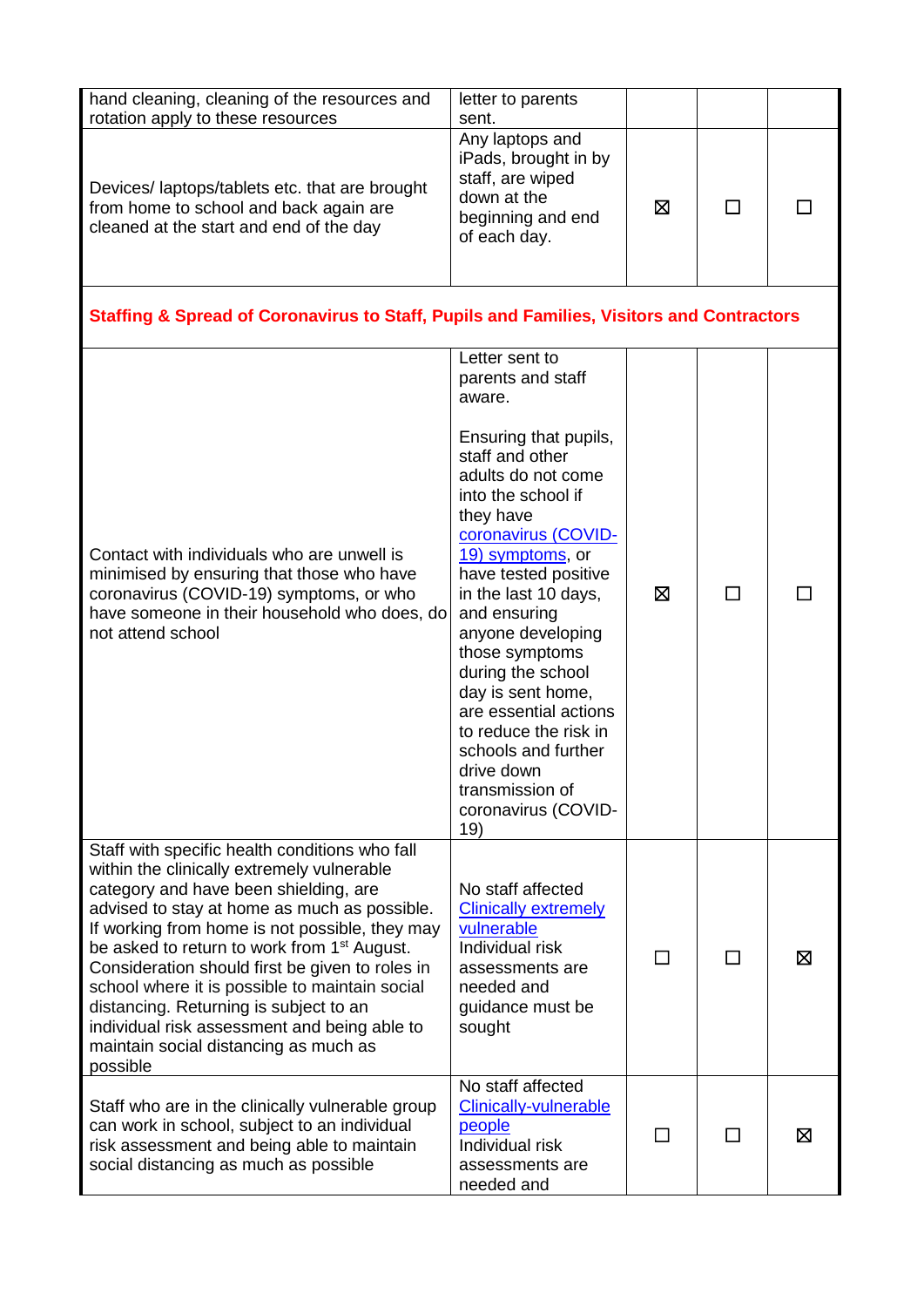|                                                                                                                                                                                                                                                                                                                                                                                                                                                                                                                                                                            | guidance must be<br>sought                                                                                                                                                                                                                                                                                                                                                   |   |              |  |
|----------------------------------------------------------------------------------------------------------------------------------------------------------------------------------------------------------------------------------------------------------------------------------------------------------------------------------------------------------------------------------------------------------------------------------------------------------------------------------------------------------------------------------------------------------------------------|------------------------------------------------------------------------------------------------------------------------------------------------------------------------------------------------------------------------------------------------------------------------------------------------------------------------------------------------------------------------------|---|--------------|--|
| Where it is necessary to use supply staff and<br>peripatetic teachers, those individuals will be<br>expected to comply with the school's<br>arrangements for managing and minimising<br>risk, including taking particular care to<br>maintain distance from other staff and pupils                                                                                                                                                                                                                                                                                         | Sports coaches will<br>be working outside<br>and expected to<br>social distance. We<br>do not expect to use<br>any supply or peris.<br>Consider longer<br>engagement of<br>supply staff to<br>minimise movement<br>between sites                                                                                                                                             | ⊠ | ΙI           |  |
| Access to PPE should be available where<br>there is contact with diagnosed or suspected<br>person with covid-19                                                                                                                                                                                                                                                                                                                                                                                                                                                            | PPE available in<br>each base room and<br>main office.<br>See Inadequate<br><b>Personal Protection</b><br>& PPE section of<br>this risk assessment                                                                                                                                                                                                                           | 区 | $\mathsf{L}$ |  |
| <b>Site User Becoming Unwell</b>                                                                                                                                                                                                                                                                                                                                                                                                                                                                                                                                           |                                                                                                                                                                                                                                                                                                                                                                              |   |              |  |
| If anyone in the school becomes unwell with a<br>new, continuous cough or a high temperature,<br>or has a loss of, or change in, their normal<br>sense of taste or smell (anosmia), they must<br>be sent home and advised to follow the<br>guidance which sets out that they must self-<br>isolate for at least 10 days and should <b>arrange</b><br>to have a test to see if they have coronavirus<br>(COVID-19). Other members of their<br>household (including any siblings) should self-<br>isolate for 14 days from when the symptomatic<br>person first had symptoms | Clear guidelines<br>shared in Staff<br>Guidelines, letter<br>parents/carers and<br>Home School<br>Agreement.<br>stay at home:<br>guidance for<br>households with<br>possible or<br>confirmed<br>coronavirus (COVID-<br>19) infection                                                                                                                                         | ⊠ |              |  |
| If a pupil is awaiting collection, they should be<br>moved, if possible, to a room where they can<br>be isolated behind a closed door, depending<br>on the age of the Pupils and with appropriate<br>adult supervision if required. Ideally, a window<br>should be opened for ventilation.                                                                                                                                                                                                                                                                                 | A plastic chair is<br>available in the front<br>entrance. If weather<br>permits the child will<br>sit outdoors<br>supervised by the<br>administrator at a<br>safe distance.<br>During inclement<br>weather, we will use<br>the meeting room.<br>If it is not possible to<br>isolate them, move<br>them to an area<br>which is at least 2<br>metres away from<br>other people | ⊠ |              |  |
| If the pupil needs to go to the toilet while<br>waiting to be collected, they should use a<br>separate toilet if possible. The toilet should be                                                                                                                                                                                                                                                                                                                                                                                                                            | There is a separate<br>toilet available, near<br>the main office,                                                                                                                                                                                                                                                                                                            | ⊠ |              |  |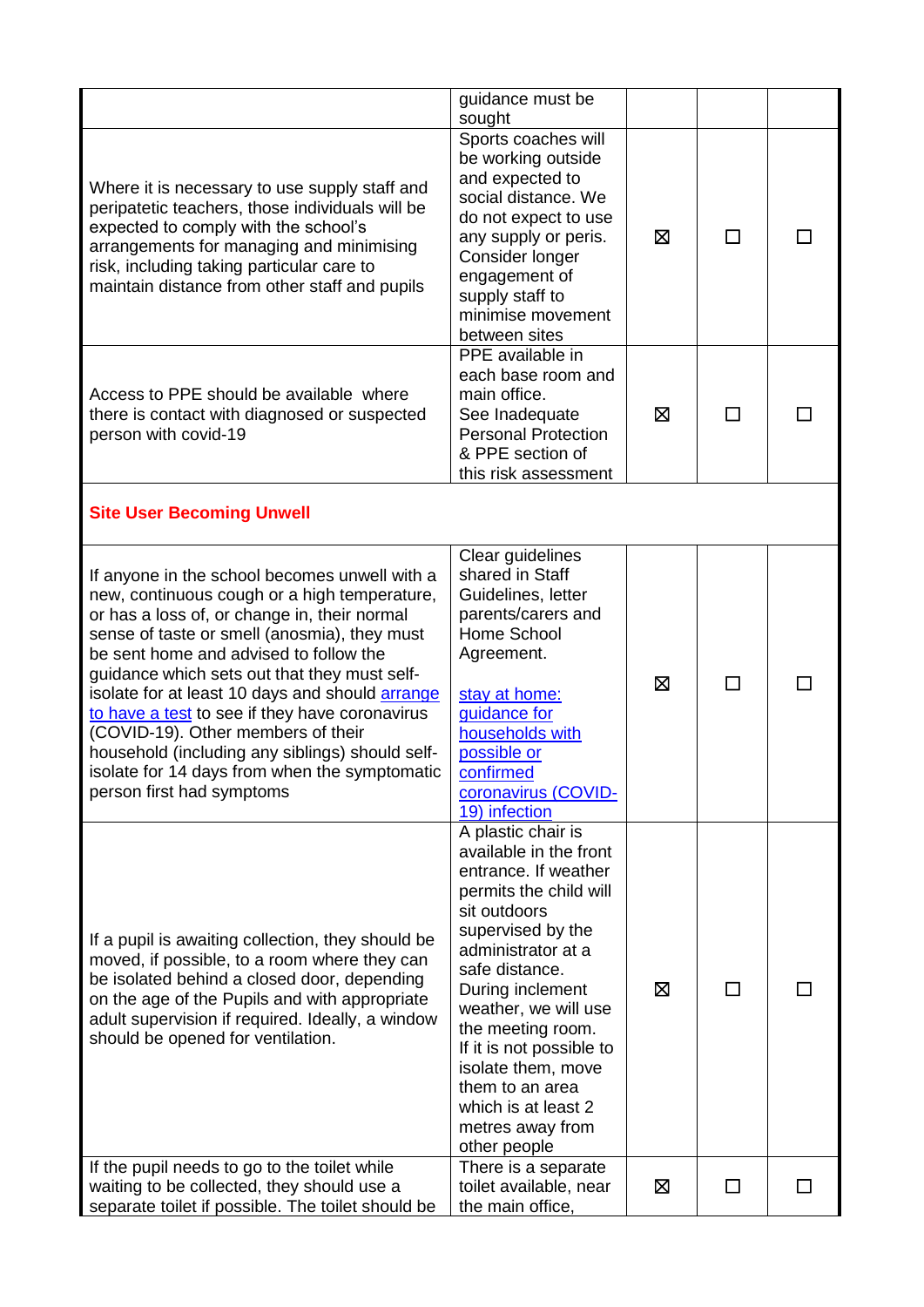| cleaned and disinfected using standard<br>cleaning products before being used by<br>anyone else                                                                                                                                                                                                                                                                                                                                                                                                               | which can be<br>cleaned after use.                                                                                                                 |   |               |   |
|---------------------------------------------------------------------------------------------------------------------------------------------------------------------------------------------------------------------------------------------------------------------------------------------------------------------------------------------------------------------------------------------------------------------------------------------------------------------------------------------------------------|----------------------------------------------------------------------------------------------------------------------------------------------------|---|---------------|---|
| PPE should be worn by staff caring for the<br>pupil while they await collection if a distance of<br>2 metres cannot be maintained (such as for a<br>very young pupil or a pupil with complex<br>needs)                                                                                                                                                                                                                                                                                                        | PPE available in<br>each base room and<br>main office.<br>See Inadequate<br><b>Personal Protection</b><br>& PPE section of<br>this risk assessment | ⊠ | ΙI            |   |
| If a child in a boarding school shows<br>symptoms, they should initially self-isolate in<br>their residential setting household. Most<br>children will benefit from self-isolating in their<br>boarding house so that their usual support can<br>continue. Others will benefit more from self-<br>isolating in their family home                                                                                                                                                                              | quidance on<br>isolation for<br>residential<br>educational settings.                                                                               | П | П             | ⊠ |
| In an emergency, call 999 if the pupil is<br>seriously ill or injured or their life is at risk.<br>Anyone with coronavirus (COVID-19)<br>symptoms should not visit the GP, pharmacy,<br>urgent care centre or a hospital                                                                                                                                                                                                                                                                                      | Clear guidance<br>shared in Staff<br>Guidelines.                                                                                                   | ⊠ |               |   |
| Any members of staff who have helped<br>someone with symptoms and any pupils who<br>have been in close contact with them do not<br>need to go home to self-isolate unless they<br>develop symptoms themselves (in which case,<br>they should arrange a test) or if the<br>symptomatic person subsequently tests<br>positive or they have been requested to do so<br>by NHS Test & Trace.                                                                                                                      | Clear guidance<br>shared in Staff<br>Guidelines.                                                                                                   | ⊠ |               |   |
| Everyone must wash their hands thoroughly<br>for 20 seconds with soap and running water or<br>use hand sanitiser after any contact with<br>someone who is unwell                                                                                                                                                                                                                                                                                                                                              | Clear guidance<br>shared in Staff<br>Guidelines.                                                                                                   | ⊠ | $\mathcal{L}$ |   |
| The area around the person with symptoms<br>must be cleaned with normal household<br>disinfectant after they have left to reduce the<br>risk of passing the infection on to other people                                                                                                                                                                                                                                                                                                                      | Additional cleaning<br>will take place.<br>COVID-19: cleaning<br>of non-healthcare<br>settings guidance                                            | 区 | ΙI            |   |
| <b>Site User Developing Symptoms</b>                                                                                                                                                                                                                                                                                                                                                                                                                                                                          |                                                                                                                                                    |   |               |   |
| Schools must ensure that staff members and<br>parents/carers understand that they will need<br>to be ready and willing to book a test if they<br>are displaying symptoms. Staff and pupils<br>must not come into the school if they have<br>symptoms, and must be sent home to self-<br>isolate if they develop them in school. All<br>children can be tested, including children<br>under 5, but children aged 11 and under will<br>need to be helped by their parents/carers if<br>using a home testing kit | Clear guidance<br>shared in Staff<br>Guidelines and letter<br>to parents.                                                                          | ⊠ |               |   |
| Schools must ensure that staff members and<br>parents/carers understand that they will need                                                                                                                                                                                                                                                                                                                                                                                                                   | Clear guidance<br>shared in Staff                                                                                                                  | ⊠ | $\Box$        |   |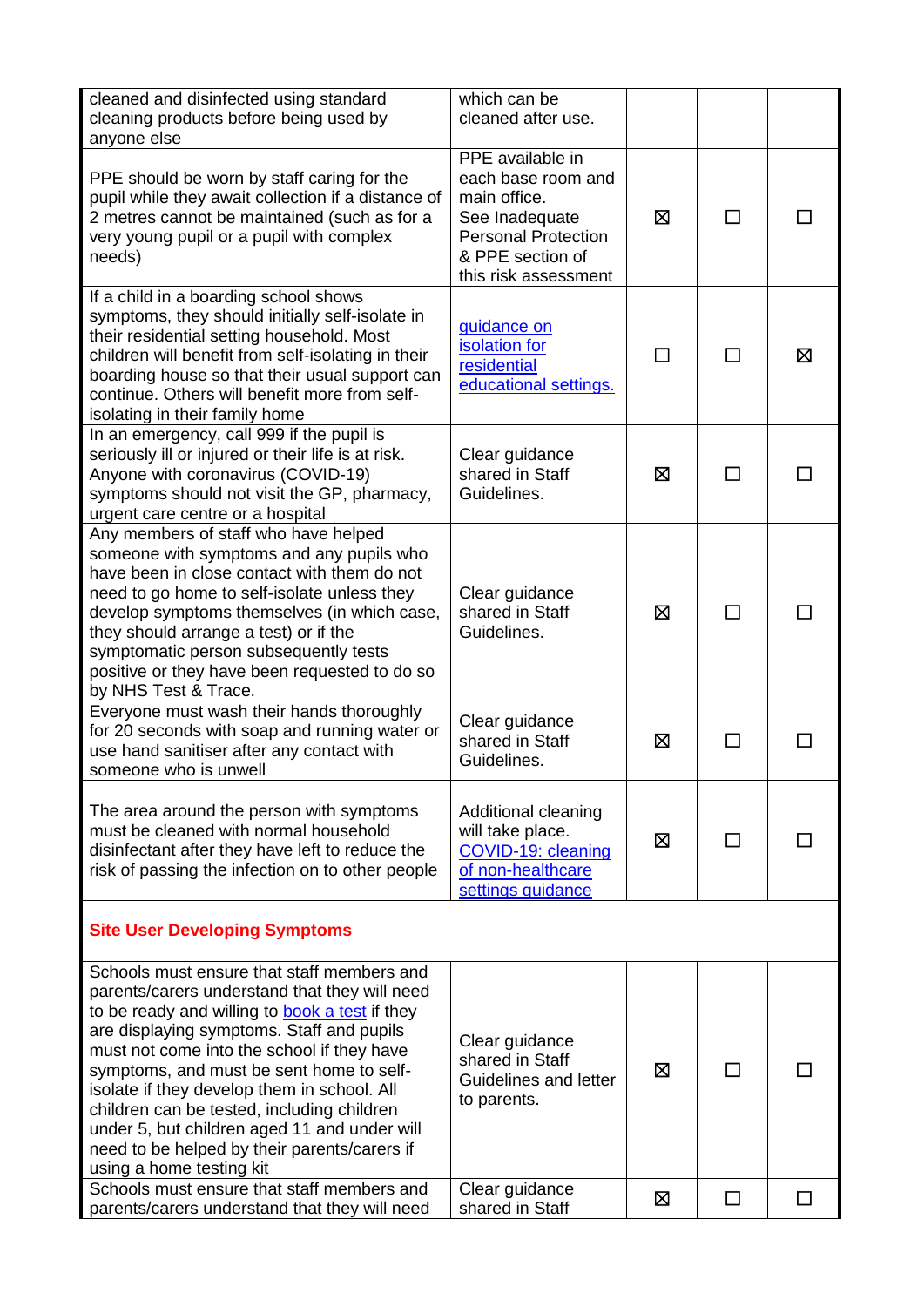| to be ready and willing to provide details of<br>anyone they have been in close contact with if<br>they were to test positive for coronavirus<br>(COVID-19) or if asked by NHS Test & Trace                                                                                                                                                                                                                                                                                                                                                                                                                                                                                                                                                                                 | Guidelines and letter<br>to parents.                                                                                                                                                                                                                                                                                                                                                                                                                                                                                                         |   |              |  |
|-----------------------------------------------------------------------------------------------------------------------------------------------------------------------------------------------------------------------------------------------------------------------------------------------------------------------------------------------------------------------------------------------------------------------------------------------------------------------------------------------------------------------------------------------------------------------------------------------------------------------------------------------------------------------------------------------------------------------------------------------------------------------------|----------------------------------------------------------------------------------------------------------------------------------------------------------------------------------------------------------------------------------------------------------------------------------------------------------------------------------------------------------------------------------------------------------------------------------------------------------------------------------------------------------------------------------------------|---|--------------|--|
| Schools must ensure that staff members and<br>parents/carers understand that they will need<br>to be ready and willing to self-isolate if they<br>have been in close contact with someone who<br>develops coronavirus (COVID-19) symptoms<br>or someone who tests positive for coronavirus<br>$(COVID-19)$                                                                                                                                                                                                                                                                                                                                                                                                                                                                  | Clear guidance<br>shared in Staff<br>Guidelines and letter<br>to parents.                                                                                                                                                                                                                                                                                                                                                                                                                                                                    | 区 | $\mathsf{L}$ |  |
| Parents and staff are asked to inform the<br>school immediately of the results of a test                                                                                                                                                                                                                                                                                                                                                                                                                                                                                                                                                                                                                                                                                    | Clear guidance<br>shared in Staff<br>Guidelines and letter<br>to parents.                                                                                                                                                                                                                                                                                                                                                                                                                                                                    | ⊠ |              |  |
| If someone tests negative, if they feel well and<br>no longer have symptoms similar to<br>coronavirus (COVID-19), they can stop self-<br>isolating. They could still have another virus,<br>such as a cold or flu - in which case it is still<br>best to avoid contact with other people until<br>they are better. Other members of their<br>household can stop self-isolating                                                                                                                                                                                                                                                                                                                                                                                              | Clear guidance<br>shared in Staff<br>Guidelines and letter<br>to parents.                                                                                                                                                                                                                                                                                                                                                                                                                                                                    | ⊠ |              |  |
| If someone tests positive, they should follow<br>the 'stay at home: guidance for households<br>with possible or confirmed coronavirus<br>(COVID-19) infection' and must continue to<br>self-isolate for at least 10 days from the onset<br>of their symptoms and then return to school<br>only if they do not have symptoms other than<br>cough or loss of sense of smell/taste. This is<br>because a cough or anosmia can last for<br>several weeks once the infection has gone.<br>The 7-day period starts from the day when<br>they first became ill. If they still have a high<br>temperature, they should keep self-isolating<br>until their temperature returns to normal. Other<br>members of their household should continue<br>self-isolating for the full 14 days | Clear guidance<br>shared in Staff<br>Guidelines and letter<br>to parents.<br>Schools must take<br>swift action when<br>they become aware<br>that someone who<br>has attended has<br>tested positive for<br>coronavirus (COVID-<br>19). Schools should<br>contact the local<br>health protection<br>team. This team will<br>also contact schools<br>directly if they<br>become aware that<br>someone who has<br>tested positive for<br>coronavirus (COVID-<br>19) attended the<br>$school - as$<br>identified by NHS<br><b>Test and Trace</b> |   | ⊠            |  |
| Schools send home those people who have<br>been in close contact with the person who has<br>tested positive, advising them to self-isolate<br>for 14 days since they were last in close<br>contact with that person when they were<br>infectious                                                                                                                                                                                                                                                                                                                                                                                                                                                                                                                            | Clear guidance<br>shared in Staff<br>Guidelines and letter<br>to parents.<br>Close contact<br>means:                                                                                                                                                                                                                                                                                                                                                                                                                                         | ⊠ | $\Box$       |  |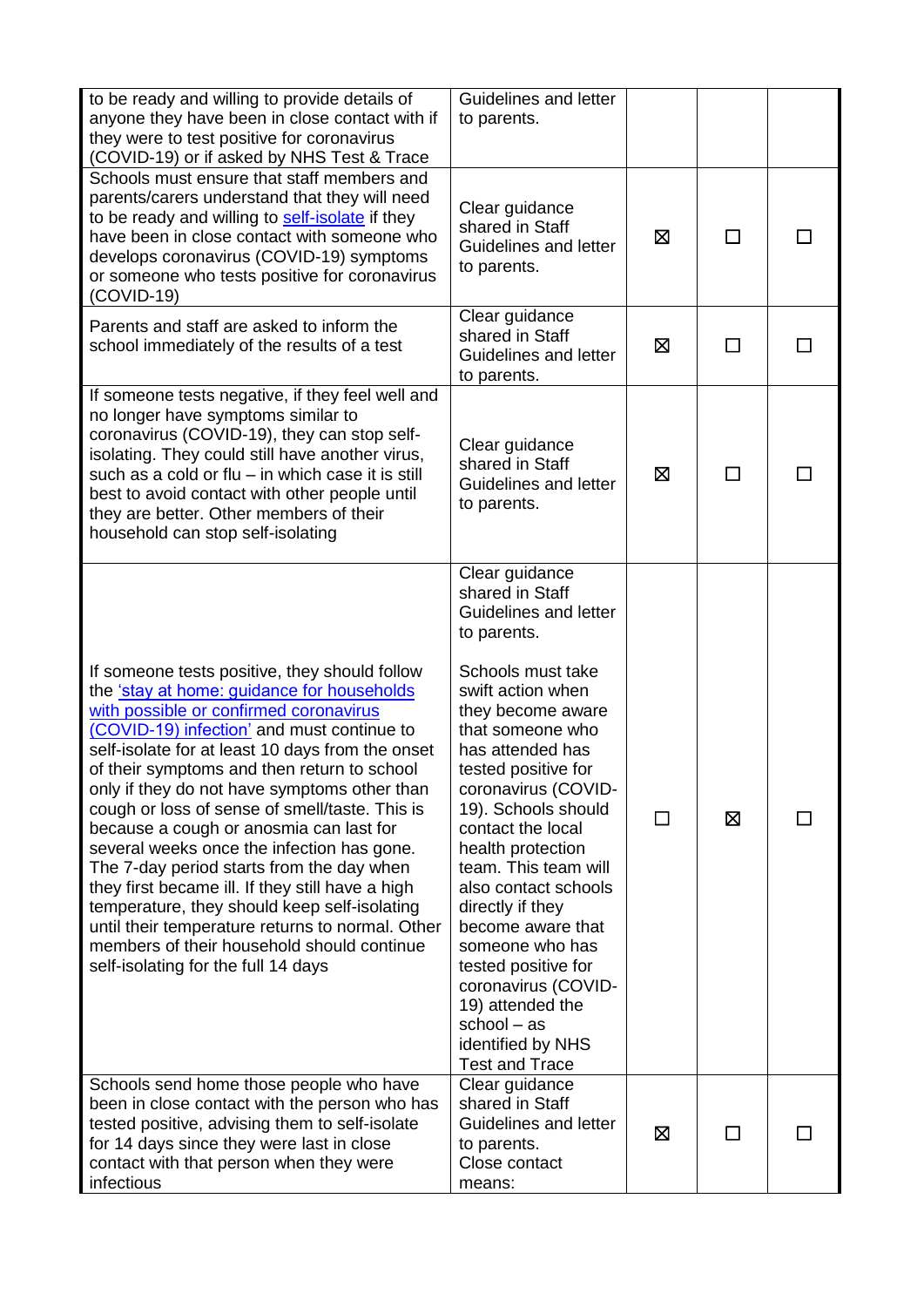|                                                                                                                                                                                                                                                                 | direct close contacts<br>- face to face contact<br>with an infected<br>individual for any<br>length of time, within<br>1 metre, including<br>being coughed on, a<br>face to face<br>conversation, or<br>unprotected physical<br>contact (skin-to-skin)<br>proximity contacts -<br>extended close<br>contact (within 1 to 2<br>metres for more than<br>15 minutes) with an<br>infected individual<br>travelling in a small<br>vehicle, like a car,<br>with an infected<br>person |    |              |   |
|-----------------------------------------------------------------------------------------------------------------------------------------------------------------------------------------------------------------------------------------------------------------|---------------------------------------------------------------------------------------------------------------------------------------------------------------------------------------------------------------------------------------------------------------------------------------------------------------------------------------------------------------------------------------------------------------------------------------------------------------------------------|----|--------------|---|
| Public Health England is clear that routinely<br>taking the temperature of pupils by the school<br>is not recommended as this is an unreliable<br>method for identifying coronavirus (COVID-19)<br>so this does not take place                                  | Staff aware                                                                                                                                                                                                                                                                                                                                                                                                                                                                     | ⊠  |              |   |
| <b>Inadequate Hand Washing/Personal Hygiene</b>                                                                                                                                                                                                                 |                                                                                                                                                                                                                                                                                                                                                                                                                                                                                 |    |              |   |
| Staff/pupils/cleaners/contractors etc. will be<br>reminded to clean their hands regularly,<br>including when they arrive at school, when<br>they return from breaks, when they change<br>rooms and before and after eating                                      | Clear guidance<br>shared in Staff<br>Guidelines and on<br>posters near the<br>main entrance.<br>Ensure that staff<br>have sufficient time<br>to wash their hands<br>regularly, as<br>frequently as pupils                                                                                                                                                                                                                                                                       | ⊠  | $\mathbf{I}$ |   |
| Hands are washed with liquid soap & water for<br>a minimum of 20 seconds                                                                                                                                                                                        | Clear guidance<br>shared in Staff<br>Guidelines and on<br>posters.                                                                                                                                                                                                                                                                                                                                                                                                              | ⊠  | ΙI           |   |
| The school has considered whether they have<br>enough hand washing or hand sanitiser<br>'stations' available so that all pupils and staff<br>can clean their hands regularly                                                                                    | All classrooms have<br>their own sinks, plus<br>additional facilities<br>available in toilets.                                                                                                                                                                                                                                                                                                                                                                                  | ⊠  | ΙI           |   |
| Alcohol based hand cleansers/gels (containing<br>at least 60% alcohol) can only be used if soap<br>and water are not available, but is not a<br>substitute for hand washing. Such gels MUST<br>ONLY BE USED UNDER CLOSE<br>SUPERVISION. In normal circumstances | All classrooms have<br>their own sinks, plus<br>additional facilities<br>available in toilets.<br>Skin friendly skin<br>cleaning wipes can                                                                                                                                                                                                                                                                                                                                      | ΙI |              | 区 |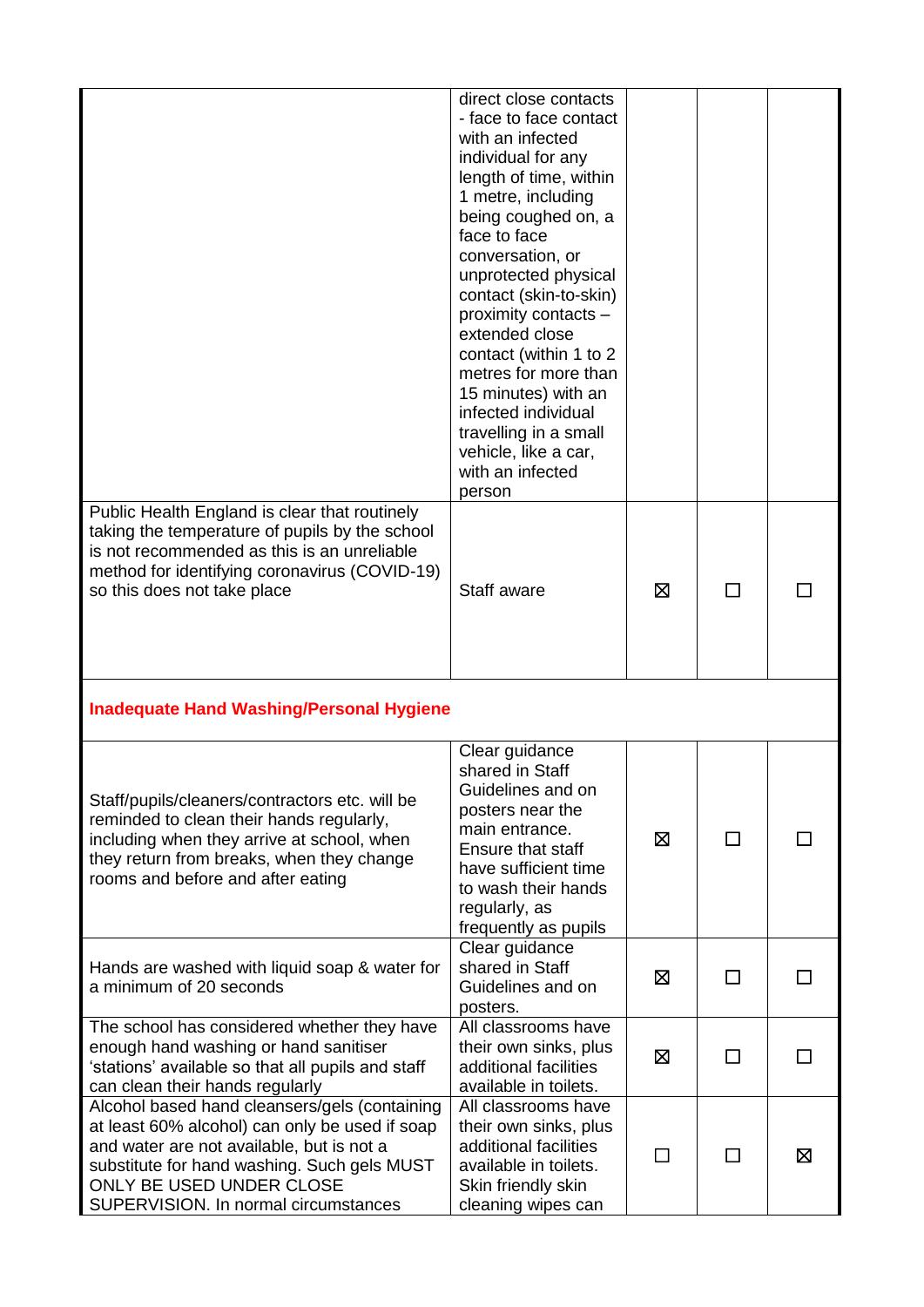| pupils should not be using alcohol based hand<br>cleansers because of the risk of ingestion.                                                                                                                                                                                                                                       | be used as an<br>alternative<br>Before boarding and<br>when leaving the<br>bus, the TA will<br>supervise the use of<br>hand gel for each<br>child.                                                                                                                       |    |              |   |  |  |
|------------------------------------------------------------------------------------------------------------------------------------------------------------------------------------------------------------------------------------------------------------------------------------------------------------------------------------|--------------------------------------------------------------------------------------------------------------------------------------------------------------------------------------------------------------------------------------------------------------------------|----|--------------|---|--|--|
| The 'catch it, bin it, kill it' approach is very<br>important and is promoted                                                                                                                                                                                                                                                      | Clear guidance<br>shared in Staff<br>Guidelines and<br>Home School<br>Agreement.<br>Gerritz apresed easily Always they<br>Houses and Last Water to canch an<br>tesare n<br>Mike Hisser Jo soon a<br>urbo you touch. Clean your hands at<br>007.81 you Lan.<br><b>NHS</b> | ⊠  | $\Box$       |   |  |  |
| Disposable tissues are available in each room<br>for both staff and pupil use                                                                                                                                                                                                                                                      | Available in every<br>room                                                                                                                                                                                                                                               | 区  | П            |   |  |  |
| Bins (ideally lidded pedal bins) for tissues are<br>available in each room                                                                                                                                                                                                                                                         | Available in every<br>room and tied off at<br>lunchtime and<br>emptied daily                                                                                                                                                                                             | ⊠  |              |   |  |  |
| Risk assessments for pupils with complex<br>needs that may struggle to maintain as good<br>respiratory hygiene as their peers, for example<br>those who spit uncontrollably or use saliva as<br>a sensory stimulant, have been updated in<br>order to support these pupils and the staff<br>working with them                      | Risk assessments in<br>place                                                                                                                                                                                                                                             | ⊠  | $\mathsf{L}$ |   |  |  |
| <b>Inadequate Personal Protection &amp; PPE</b>                                                                                                                                                                                                                                                                                    |                                                                                                                                                                                                                                                                          |    |              |   |  |  |
| Face coverings are currently not in use by<br>pupils in Primary schools as the risks are<br>considered to be lower as pupils and staff are<br>mixing in consistent groups, and because<br>misuse may inadvertently increase the risk of<br>transmission. There may also be negative<br>effects on communication and thus education | Letter sent to<br>parents and<br>published on<br>website                                                                                                                                                                                                                 | ⊠  |              |   |  |  |
| In Primary schools where social distancing is<br>not possible such as indoor areas outside of<br>classrooms, between members of staff or<br>visitors (for example, in staffrooms) staff may<br>wear face coverings (e.g. visors) at the<br>discretion of the Head Teacher                                                          | Guidelines shared<br>with staff                                                                                                                                                                                                                                          | ⊠  |              |   |  |  |
| In Secondary schools, that is year 7 and<br>above, where social distancing is difficult to<br>maintain, then face coverings may be worn by<br>adults and pupils to address the risks                                                                                                                                               | This is at the<br>discretion of the<br>Head Teacher e.g.<br>where the layout of                                                                                                                                                                                          | ΙI | $\mathsf{L}$ | ⊠ |  |  |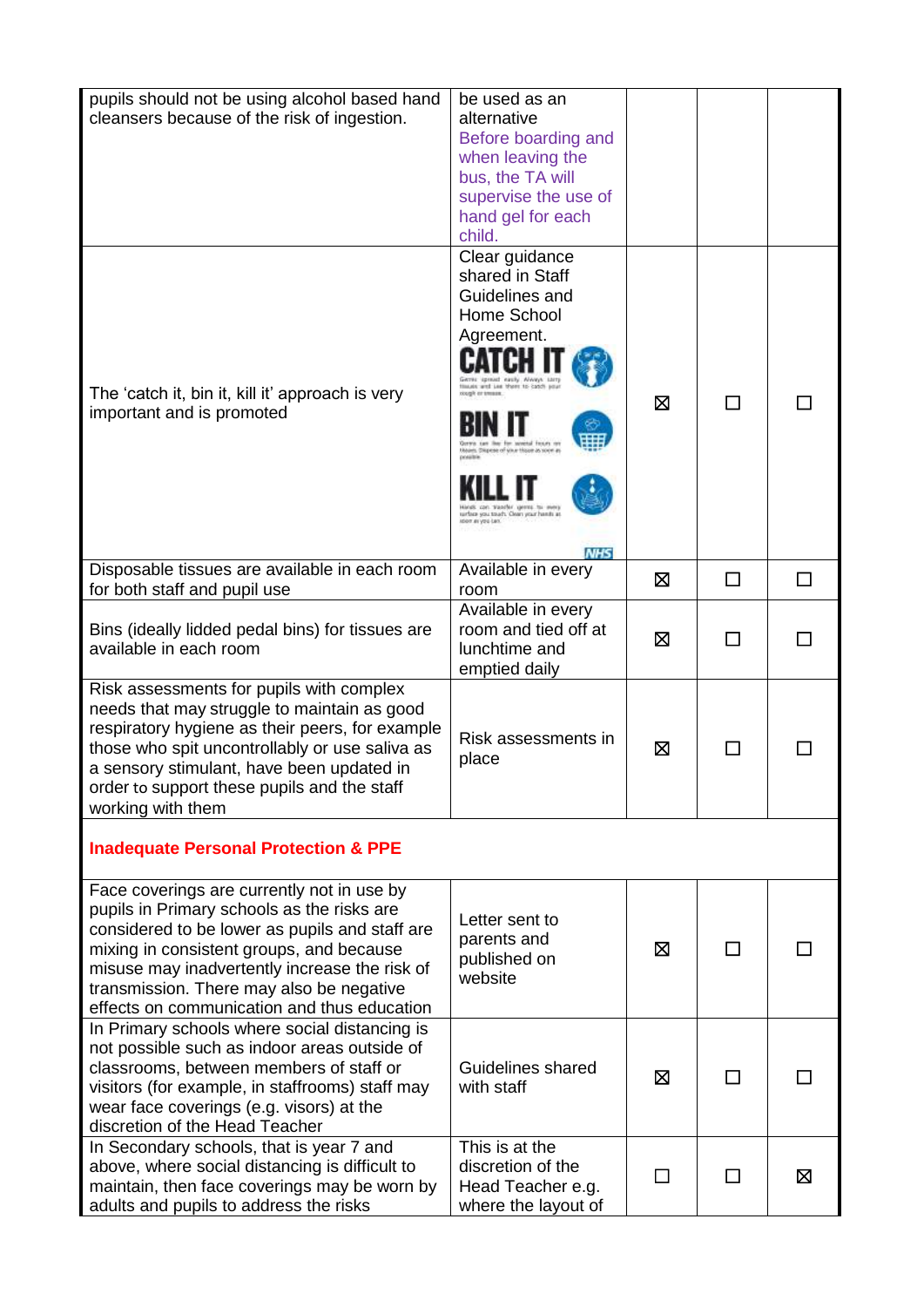| https://www.gov.uk/government/publications/fa<br>ce-coverings-in-education/face-coverings-in-<br>education                                                                                                                                | the school or college<br>makes it particularly<br>difficult to maintain<br>social distancing<br>when staff and<br>pupils are moving<br>around the<br>premises, such as in<br>corridors and<br>communal areas etc.             |   |                          |               |
|-------------------------------------------------------------------------------------------------------------------------------------------------------------------------------------------------------------------------------------------|-------------------------------------------------------------------------------------------------------------------------------------------------------------------------------------------------------------------------------|---|--------------------------|---------------|
| It is not necessary to wear face coverings in<br>the classroom, where protective measures<br>already mean the risks are lower, and where<br>they can inhibit learning                                                                     | Letter sent to<br>parents and<br>published on<br>website                                                                                                                                                                      | ⊠ | ΙI                       |               |
| In such circumstances as face coverings are<br>allowed to be worn in school they must be<br>worn correctly                                                                                                                                | Discussed during<br>staff meetings and in<br>assemblies.                                                                                                                                                                      | X | $\overline{\phantom{0}}$ | $\mathcal{L}$ |
| Clear instructions are provided to staff and<br>pupils on how to put on, remove, store and<br>dispose of face coverings, to avoid<br>inadvertently increasing the risks of<br>transmission                                                | Discussed during<br>staff meetings and in<br>assemblies.                                                                                                                                                                      | ⊠ | $\mathsf{L}$             |               |
| Safe wearing of face coverings requires<br>cleaning of hands before and after touching -<br>including to remove or put them on $-$ and the<br>safe storage of them in individual, sealable<br>plastic bags between use                    | Discussed during<br>staff meetings.<br>Parents asked to<br>provide storage for<br>children who need<br>masks on school<br>transport - Letter<br>sent.                                                                         | ⊠ | $\mathsf{L}$             |               |
| <b>Visitors, Contractors &amp; Spread of Coronavirus</b>                                                                                                                                                                                  |                                                                                                                                                                                                                               |   |                          |               |
| All visitors and contractors must make pre-<br>arranged appointments or they will not be<br>allowed on site                                                                                                                               | Already in place                                                                                                                                                                                                              | Ø |                          |               |
| School ensures site guidance on physical<br>distancing and hygiene is explained to visitors<br>and contractors on or before arrival                                                                                                       | In place                                                                                                                                                                                                                      | 区 | $\Box$                   | $\Box$        |
| Where visits can happen outside of school<br>hours, they are arranged as such                                                                                                                                                             | In place                                                                                                                                                                                                                      | ⊠ | □                        | $\Box$        |
| Contractors to attend by agreement only after<br>school have satisfied themselves that it is<br>necessary for the visit to take place at that<br>time and that all required controls are in place<br>to allow the work to continue safely | In place                                                                                                                                                                                                                      | ⊠ | ΙI                       |               |
| Contractors to provide updated risk<br>assessment prior to visit which includes their<br>own controls round infection spread<br>prevention                                                                                                | All contractors<br>already expected to<br>provide RAs<br>Times of visits may<br>need to be adapted<br>to take in to account<br>the ability to<br>maintain appropriate<br>social distancing<br>measures and<br>availability of | ⊠ | П                        |               |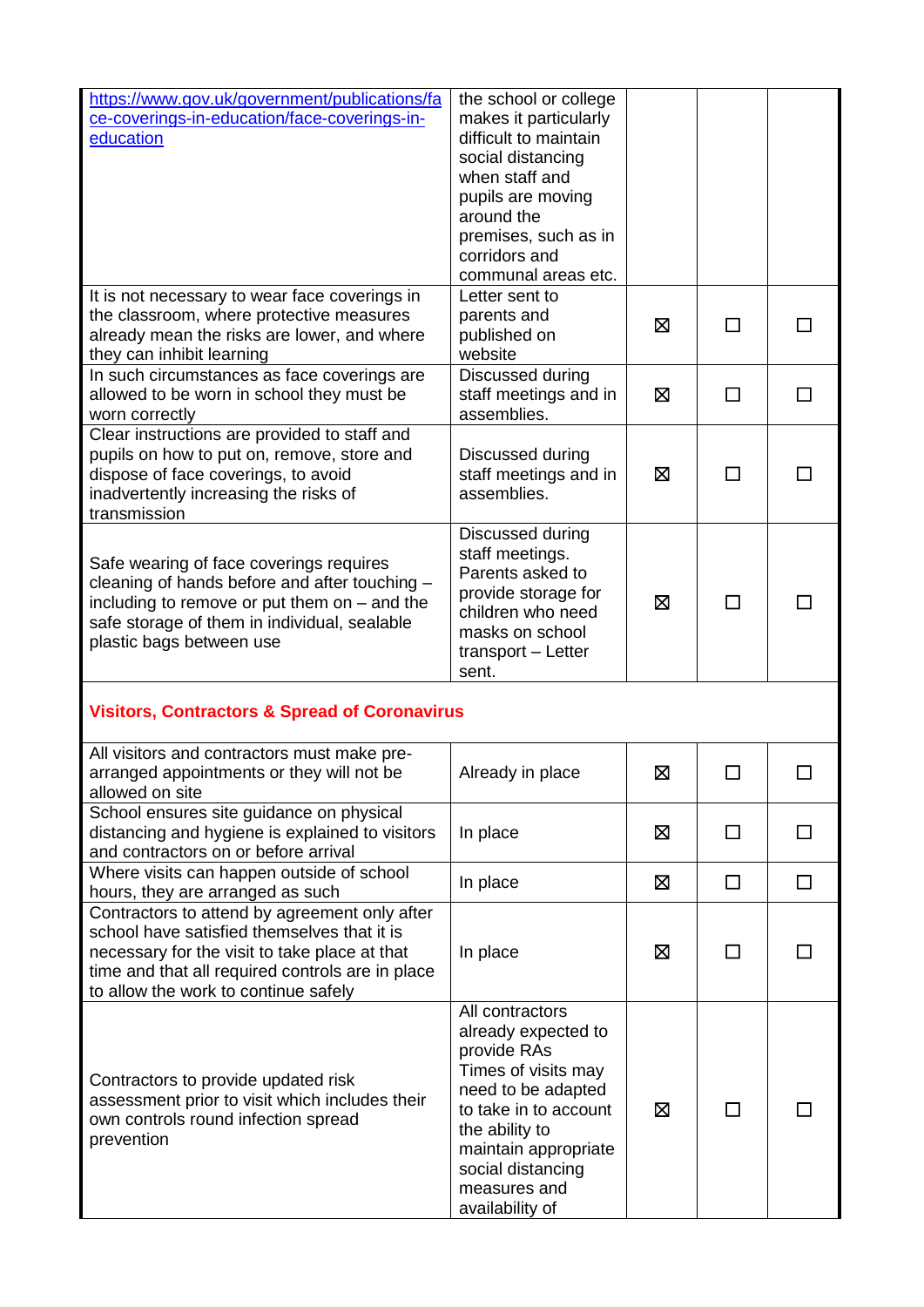|                                                                                                                                             | resources to                                     | effectively clean                                                                                                                                                           |                   |          |              |              |
|---------------------------------------------------------------------------------------------------------------------------------------------|--------------------------------------------------|-----------------------------------------------------------------------------------------------------------------------------------------------------------------------------|-------------------|----------|--------------|--------------|
| A record is kept of all visitors                                                                                                            |                                                  | following the visits<br>Already in place                                                                                                                                    | ⊠                 |          | П            |              |
|                                                                                                                                             |                                                  |                                                                                                                                                                             |                   |          |              |              |
| <b>Inadequate Ventilation</b>                                                                                                               |                                                  |                                                                                                                                                                             |                   |          |              |              |
| Ventilate spaces with outdoor air                                                                                                           | Clear guidance<br>shared in Staff<br>Guidelines. | All windows will be<br>kept open and doors<br>if safe to do so -                                                                                                            | ⊠<br>П            |          |              |              |
| Where possible, occupied room windows<br>should be open.                                                                                    | As above                                         |                                                                                                                                                                             | ⊠<br>П            |          | ΙI           |              |
| Keep toilet ventilation in operation as much as<br>possible while building is occupied                                                      | of each day.                                     | Fans are switched<br>on at the beginning                                                                                                                                    | ⊠<br>$\mathsf{L}$ |          |              |              |
| Switch air handling units with recirculation to<br>100% outdoor air where this is not possible,<br>systems are operated as normal           |                                                  |                                                                                                                                                                             | $\Box$            |          |              | ⊠            |
| Prop doors open, where safe to do so (bearing<br>in mind fire safety and safeguarding), to limit<br>use of door handles and aid ventilation | them.                                            | Doors are propped<br>open where possible<br>to minimise touching<br>Fire doors must not<br>be propped open<br>unless they have a<br>self-closing hold<br>open device fitted | ⊠<br>ΙI           |          |              |              |
|                                                                                                                                             |                                                  |                                                                                                                                                                             |                   |          |              |              |
| Have you consulted with the people/representatives undertaking the<br>activity as part of the preparation of this risk assessment           |                                                  |                                                                                                                                                                             | Yes ⊠             |          | No $\square$ |              |
| What is the level of risk for this activity/situation with existing control                                                                 |                                                  |                                                                                                                                                                             | <b>High</b>       |          | <b>Med</b>   | Low          |
| measures                                                                                                                                    |                                                  |                                                                                                                                                                             | 区                 |          |              |              |
| Is the risk adequately controlled with existing control measures                                                                            |                                                  |                                                                                                                                                                             | Yes $\boxtimes$   |          |              | No $\square$ |
| Have you identified any further control measures needed to control<br>the risk and recorded them in the action plan                         |                                                  | Yes $\boxtimes$                                                                                                                                                             |                   |          | No $\Box$    |              |
| <b>ACTION PLAN</b> (insert additional rows if required)                                                                                     |                                                  |                                                                                                                                                                             | To be actioned by |          |              |              |
| Further control measures to reduce risks so far as is<br>reasonably practicable                                                             |                                                  | <b>Name</b>                                                                                                                                                                 |                   |          | <b>Date</b>  |              |
| Use 'spots' and signage to support social                                                                                                   |                                                  |                                                                                                                                                                             | In place          |          |              |              |
| distancing in outdoor areas.                                                                                                                |                                                  |                                                                                                                                                                             |                   |          |              |              |
| Ensure antibac wipes are available in staffroom<br>and toilets.                                                                             |                                                  | In place                                                                                                                                                                    |                   |          |              |              |
| Ensure Milton sterilising fluid is available for                                                                                            |                                                  | In place                                                                                                                                                                    |                   |          |              |              |
| equipment that children put in their mouths,<br>including water bottles and resources in Early<br>Years.                                    |                                                  |                                                                                                                                                                             |                   |          |              |              |
| EHT, SBM and Administrator to use own kettle in<br>own offices.                                                                             |                                                  |                                                                                                                                                                             |                   | In place |              |              |